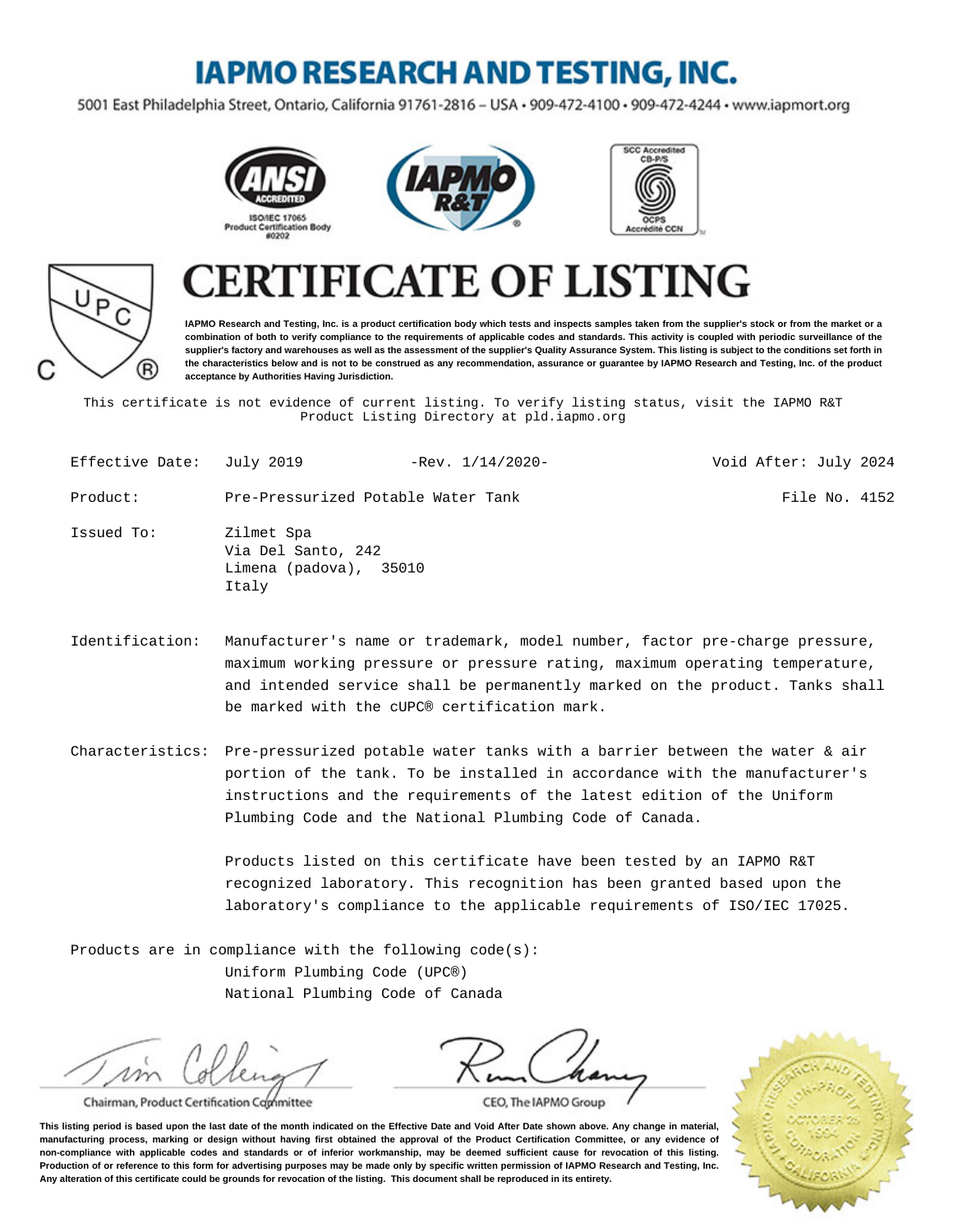

### **IAPMO RESEARCH AND TESTING, INC. CERTIFICATE OF LISTING**

-Rev. 1/14/2020-<br>
Void After: July 2024

Product: Pre-Pressurized Potable Water Tank File No. 4152

Issued To: Zilmet Spa

Products are in compliance with the following standard(s): IAPMO Z1088-2019e1